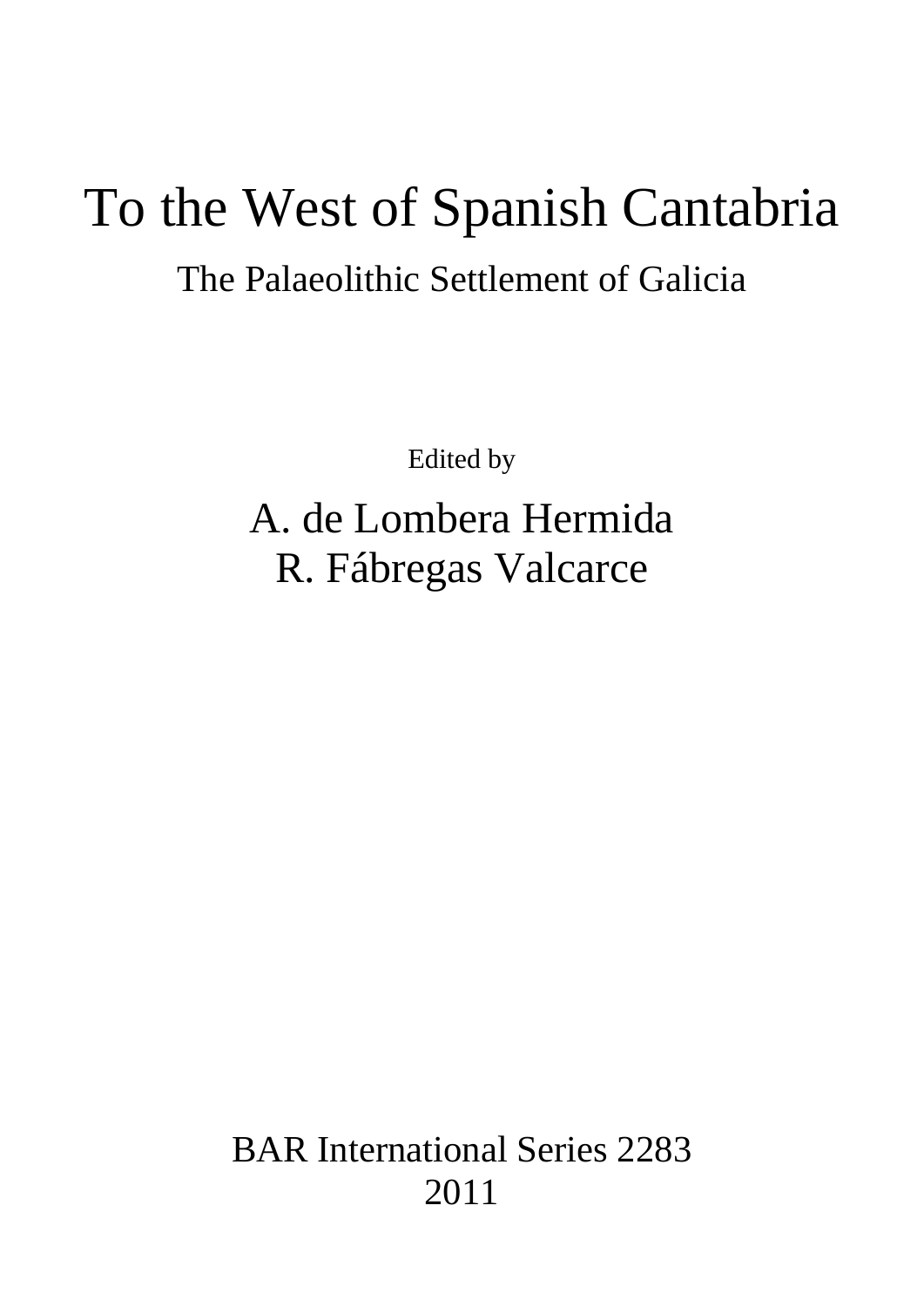Published by

Archaeopress Publishers of British Archaeological Reports Gordon House 276 Banbury Road Oxford OX2 7ED England bar@archaeopress.com www.archaeopress.com

BAR S2283

To the West of Spanish Cantabria: the Palaeolithic Settlement of Galicia

© Archaeopress and the individual authors 2011

ISBN 978 1 4073 0860 9

Printed in England by Blenheim Colour Ltd

All BAR titles are available from:

Hadrian Books Ltd 122 Banbury Road Oxford OX2 7BP England www.hadrianbooks.co.uk

The current BAR catalogue with details of all titles in print, prices and means of payment is available free from Hadrian Books or may be downloaded from www.archaeopress.com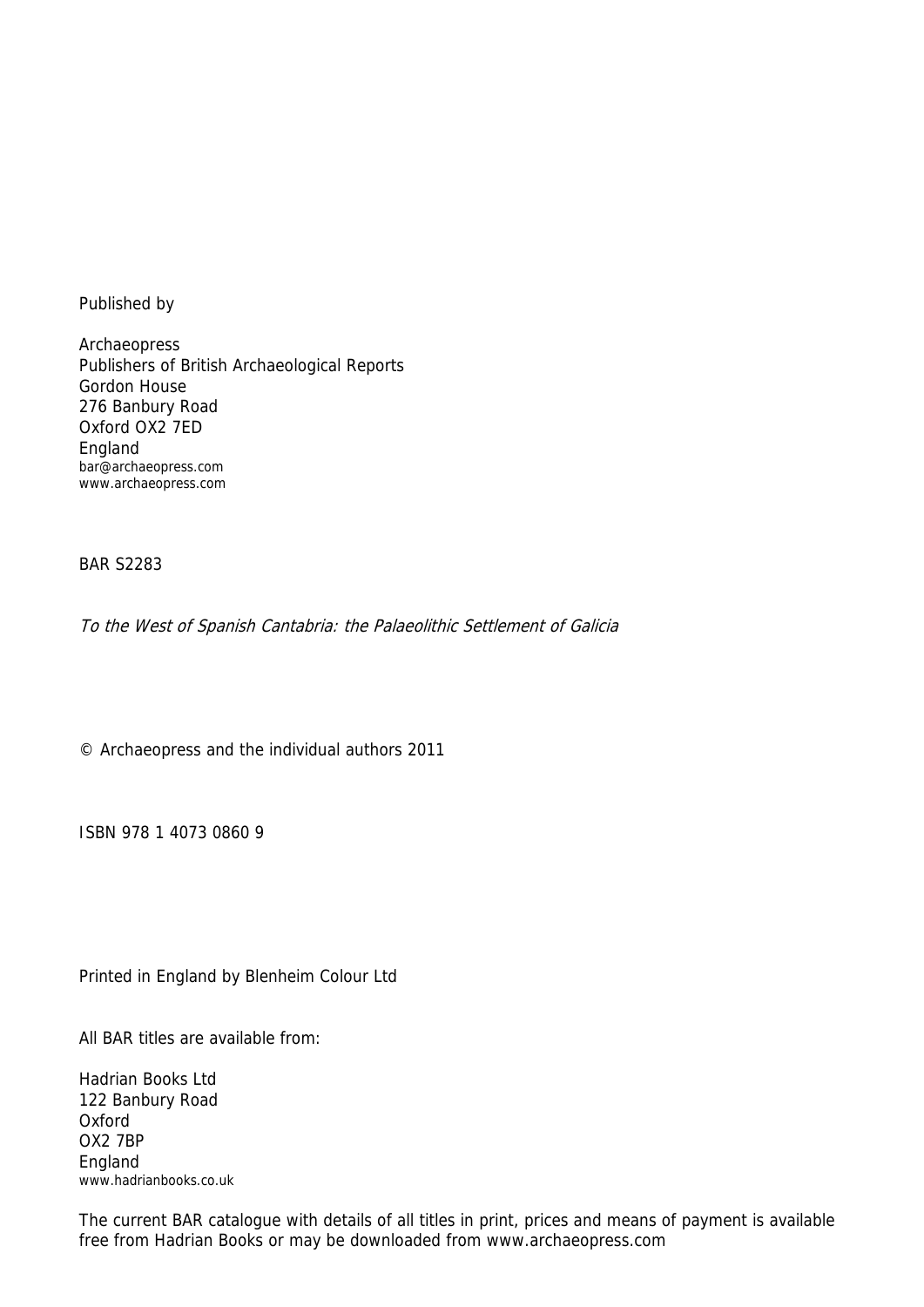### **CHAPTER 11: The Upper Pleistocene Site of Cova Eirós (Triacastela, Lugo, Galicia)**

*Xose Pedro Rodríguez Álvarez IPHES, Institut Català de Paleoecologia Humana i Evolució Social, Escorxador s/n, Tarragona 43003, Spain*

> *Area de Prehistoria, Universitat Rovira i Virgili, Av. Catalunya 35, Tarragona 43002, Spain Email: xprodriguez@iphes.cat*

> > *Arturo de Lombera-Hermida*

*IPHES, Institut Català de Paleoecologia Humana i Evolució Social, Escorxador s/n, Tarragona 43003, Spain*

> *Area de Prehistoria, Universitat Rovira i Virgili, Av. Catalunya 35, Tarragona 43002, Spain Email: alombera@iphes.cat*

*Grupo de Estudos para a Prehistoria do Noroeste (GEPN). Dpto de Historia I, Universidade de Santiago de Compostela. Praza da Universidade, nº 1. Santiago de Compostela 15782, Spain.*

*Ramón Fábregas-Valcarce*

*Grupo de Estudos para a Prehistoria do Noroeste (GEPN). Dpto de Historia I, Universidade de Santiago de Compostela. Praza da Universidade, nº 1. Santiago de Compostela 15782, Spain. Email: ramon.fabregas@usc.es*

#### *Talía Lazuén-Fernández*

*Instituto Internacional de Investigaciones Prehistóricas (IIIPC) Universidad de Cantabria Avda. de los Castros s/n. Santander 39005, Spain Email: talia.lazuen@alumnos.unican.es*

*Abstract: The site of Cova Eiros, located in a mountainous area in the interior of Galicia, has provided Middle and Upper Paleolithic well-dated archaeological materials. Presently 6 archaeological levels have been identified. The Middle Paleolithic levels have provided the largest amount of lithic and faunal remains. In this sense, in Cova Eirós we have recorded the Westernmost occupations by Neanderthal groups currently known in the Cantabrian Rim. Therefore, Cova Eiros is a key site for understanding the passage from the Middle Paleolithic to Upper Paleolithic in the NW Iberia.*

*Keywords: Upper Pleistocene, Middle Paleolithic, Upper Paleolithic, raw materials, lithic technology, faunal remains*

*Resumen: El yacimientos de Cova Eirós, situado en la región montañosa del interior de Galicia, ha proporcionado una interesante secuencia con materiales que abarcan el Paleolítico medio y Paleolítico superior. Hasta la fecha, han sido identificados seis niveles arqueológicos. Los niveles correspondientes al Paleolítico medio son los que presentan una mayor cantidad de materiales líticos y faunísticos. En este sentido, en Cova Eirós se registran las ocupaciones más occidentales de Neandertales de la región Cantábrica. Por todo ello, Cova Eirós es un yacimiento clave para entender la transición del Paleolítico medio al Paleolítico superior en el NW peninsular.*

*Palabras clave: Pleistoceno superior, Paleolítico medio, Paleolítico superior, materias primas, tecnología lítica, fauna.*

#### **Introduction**

Cova Eirós is located in Triacastela (Lugo), at 780 meters a.s.l. This cavity opens to the exterior in the NNW slope of the Monte Penedo (Serra do Ouribio), in Early Cambrian limestones (Figure 1). The entrance of the cave is 3.5-meter wide and has 2 m of height, with a length of 104m (Figure 2).

The discovery of ursid fossils during the decade of 1980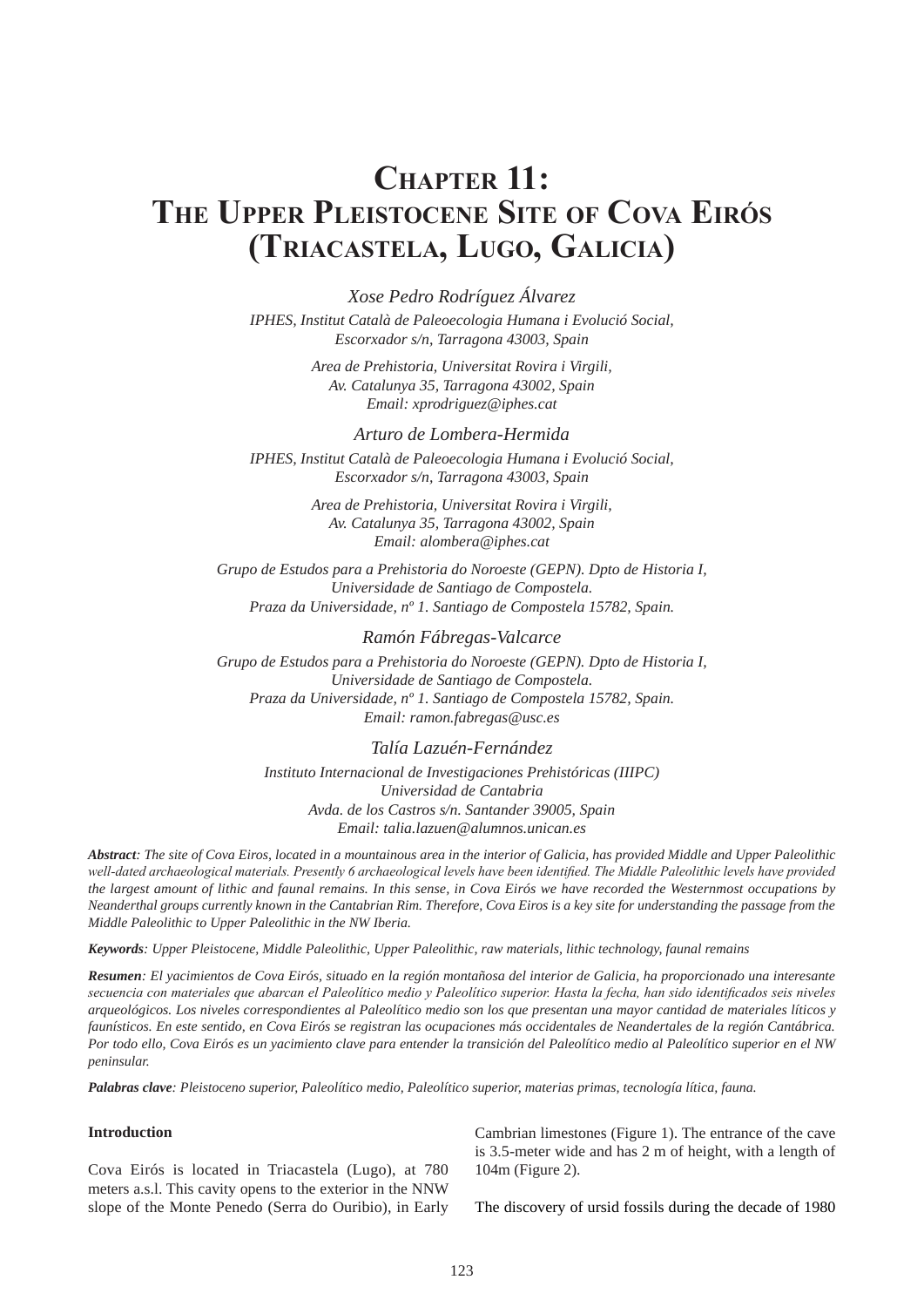

*Figure 1: Location of Cova Eirós at the Iberian Peninsula.*

led to the realization of various campaigns of excavation, that provided around 4.000 remains of *Ursus spelaeus*, that correspond to a minimal number of 43 individuals (Grandal, 1993). These palaeontological excavations were carried out at the bottom of the cave. A radiocarbon date (AMS) was obtained from a fossil of *Ursus*:  $24,090 \pm 440$  years BP. Also, a stalagmitic crust placed below the paleontological level was dated to  $117,252 \pm 75,438$  years BP (Grandal and Vidal Romaní, 1997).

In 1993 a test pit of  $1 \text{ m}^2$  was dug at the entrance of the cave, in the frame of the Archaeological Project "Val do Sarria-Val do Mao", leading to the recovery of over 550 lithic artifacts, adscribed to the Upper and Middle Paleolithic (Nogueira, 1997). Another palaeontological intervention at the end of the cavity took place in 1994. In 2008 new archaeological excavations were initiated, in the context of the research project "Human Settlement during the Pleistocene in the middle Basin of the Miño River"(Fábregas *et al*, 2009). During the campaign of 2008 two test pits were dug. The first, measuring 2x2 meters ("Pit A") was excavated at about 2m from the entrance of the cave, integrating the test pit of 1993. In the talus outside the cave a second pit ("Pit B") of 1 x 1,5m was dug, with the following objectives: recording the extension of human occupations, the stratigraphic thickness of sediments, as

well as the possible stratigraphic correlation with the levels of the pit A (Figure 2).

Two storage pits were located in the West sector of the Pit A. Ceramic, faunal and lithic remains (of medieval and modern times), appeared in these silos. Part of the lithic and faunal material would have to come from the Pleistocene levels dismantled when digging those features. The presence of the storage pits and of the test pit of 1993, reduced considerably the extension of the Pleistocene preserved sediments, so that only a complete square meter and a zone of about 50 cm2 between the medieval storage pits were excavated.

During the 2009 season two fundamental objectives were proposed: 1) excavating the zone placed between the two pits opened in 2008; 2) continuing the excavation of the level 3 in the area of the pit A. The excavation of the zone placed between the two test pits allowed correlating stratigraphic levels initially identified in each of them (Fábregas *et al,* 2010). During the excavation of 2010 we continued the dynamics of the previous year. In this way, we kept on excavating the squares of the intermediate zone, between the test pits A and B, and in addition we kept on digging in the levels 3 and 4 from Pit A. For the purpose of finding out the nature and depth of the cave infill we carried through a geophysical survey by means of Ground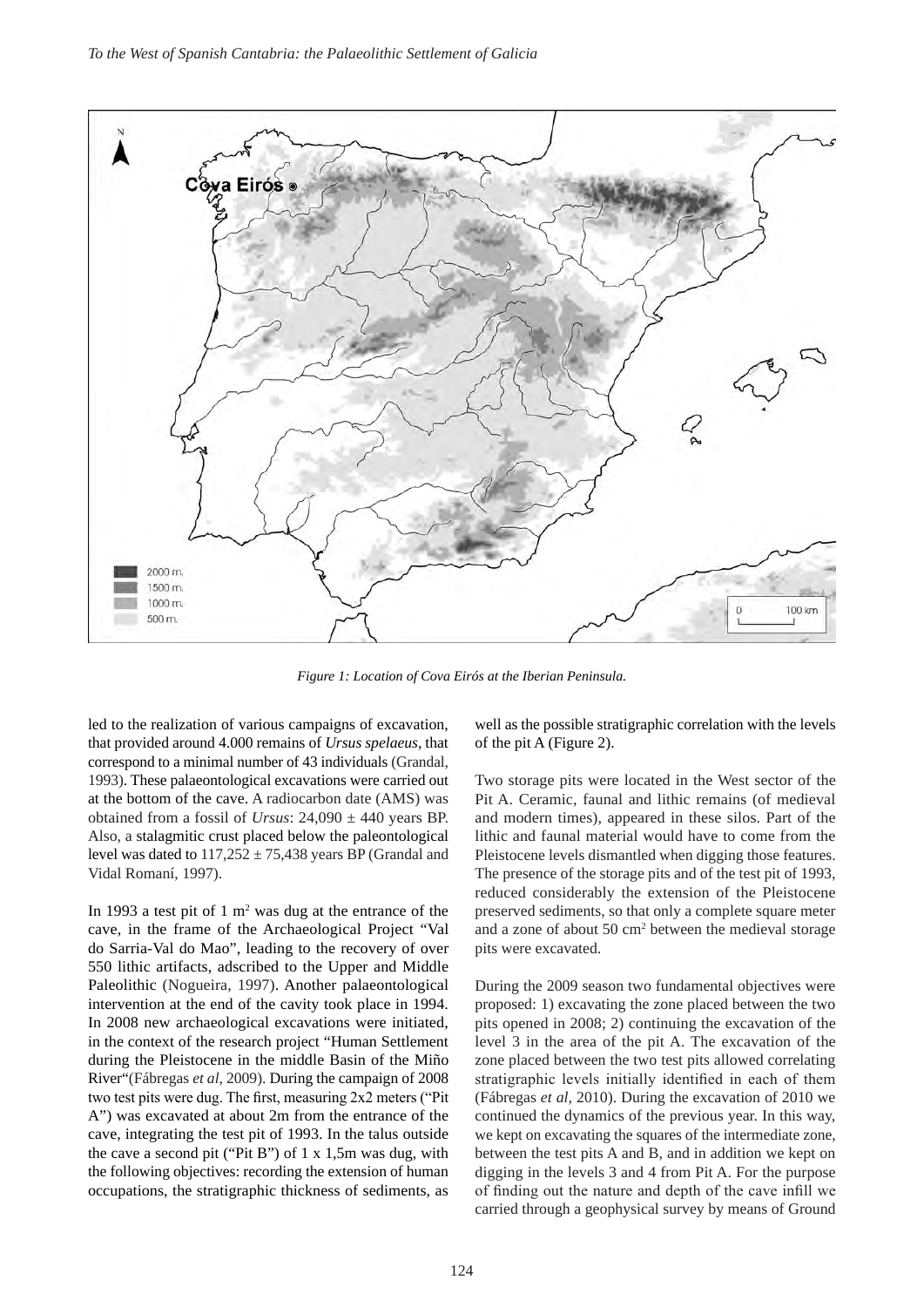

*Figure 2: Plan of the cavities and location of the archaeological diggings at the entrance of the cave. Pit A corresponds to the square meters E-F 24-25, and Pit B to square meters E-20-21.*

Penetration Radar (GPR) with the result of a sedimentary depth of 3.4m along the whole sector of the entrance.

#### **Stratigraphy and datings**

The stratigraphic sequence identified in the pit A is as follows (Figure 3):

Surface level: Organic soil very loose and bioturbated. Thickness: 15-10 cm

Level 1: Fine yellowish sands in the upper part, scarcely compacted with laminar sub-horizontal stratification. Its upper part is sterile from the archaeological point of view. In the lower part of the level, areas of orange colored sands with archaeological material appear. Both upper and lower limits are net. Archaeological level. Thickness: 10-23 cm. The top of this level was dated by OSL to about 17.000 years BP. The Level 1 disappears in the southern part of the line 22-21 between the Level B and the Level 2.

Level 2: Clay loam level of orange color with bigger compactness than the upper level. Exhibits two differentiated facies: on the top (level 2a) sands are purer, without concretions, and its lower limit is marked by small limestone plates; at the bottom (2b) several sub-angular limestone clasts of small size appear (3-5 cm), and very carbonated, getting to the point forming a crust, more compact in the southern part. Lower undulating and net limit. Thickness: 34-45 cm. Archaeological level. There is one AMS radiocarbon dating available:  $31690 \pm 240$  BP (Beta - 254280).

Level 3: brown-colored clays and small limestone gravels, with a compactness and homogeneity greater than the overlying level. Thickness: 20-35 cm. Archaeological level. There is one OSL dating of  $84.807 \pm 4919$  BP (MAD-5612BIN).

Level 4: With the same matrix than level 3, clay appears much more carbonated, and there are more sub-angular calcareous clasts of small size. The thickness of this level is not yet known, since the excavation is under way. Archaeological level.

In the Pit B, under a level of fine sands, and sealed by limestone plaques (level B), an archaeological layer was identified. The thickness of this level is not yet known, since the excavation did not reach to its bottom because of numerous lithic and bone remains (level C).

The excavations of 2009 and 2010 provided new archaeological materials adscribed to the level B, identified initially in the external test pit (Pit B).

The level B is composed of a slimy whitish yellow-colored matrix considerably compacted, with angular limestone gravels (between 5 and 13 mm of maximum length). In the bottom of this level a stratum with dark sediments and high organic content has been identified, yielding lithic material. The upper limit of this level is gradual and it is defined by limestone blocks between 40 and 140mm in size. These blocks have a North- South orientation, and a slope towards the South, following the gradient of the talus at the cave entrance. Most of the archaeological material appears in the West part of the excavated area.

The projections of the archaeological material in a N-S section show that level B is above the level 1. In addition, the same analysis poses the hypothesis that the level C of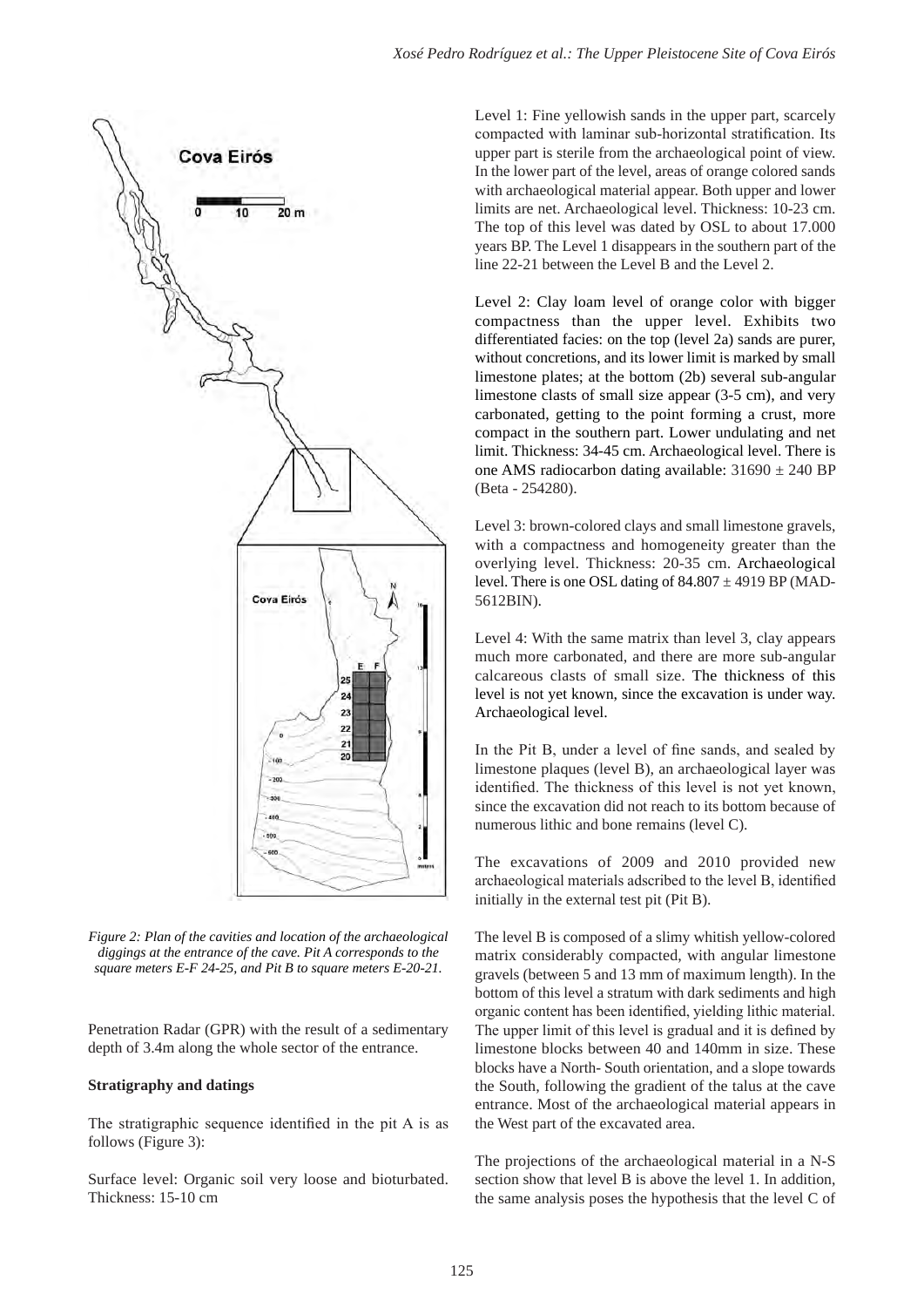

*Figure 3: Stratigraphic profile. Section W.*

Pit B (located outside the entrance of the cave) could be the result of a mixture of materials from the levels 2 and 3 inside the cave (Rodríguez *et al,* 2009).

The interventions carried out between 2008 and 2010 have provided 3964 archaeological remains. The lithics sum 2449 objects, while the faunal remains are 1357. Also charcoals were localized (n= 135). The faunal remains appear with a high degree of fragmentation, often preventing identification.

Levels 3 and 4 are the ones that have provided more archaeological material, whereas level B is with fewer remains.

#### **Level 1**

The level 1 has provided 516 archaeological remains, fundamentally lithic tools (n=371). The lithic industry of level 1, mostly recovered during the excavation of 2009, is in general of small size (average size of 19x17x8 mm). Quartz has been the raw material more used, followed at a great distance by rock crystal (Figure 4).

Quartz and quartzite were obtained in the rivers close to the cave. For the supply of rock crystal there are two possible sources: fluvial pebbles and quartz prisms for the production of bladelets or laminar flakes.

Among the reduction strategies the laminar method stands out, generally applied on prismatic supports of rock crystal and flint. In this level few cores have been localized (1.9 %). But there is great predominance of knapping products (95,2 %). Furthermore the cortical products are not common. These data show a fragmented *chaine operatoire*, since the first phases of production are not much represented in the archaeological record. The retouched elements are scarce (0.3 %). Among these the flat retouch has been identified on a flint piece. Backed blades have been identified on rock crystal. These features allow us to adscribe the lithic industry of level 1 to an advanced stage of the Mode 4 (end of the Upper Palaeolithic) (Figure 5). Adscription which coincides with the dating of this level.

In this level 135 remains of fauna were found (122 bones and 13 teeth), currently under study. In this level also stands out the presence of a lynx's (*Lynx sp*.) clavicle, the first evidence to be recorded in the north-western Iberian Peninsula. Also, it is worth mentioning the finding of a pendant made on a carnivore's canine *(Vulpes vulpes*). This piece has a surface worked by means of scraping that confers a smooth and shiny appearance. In the root's middle part, the tooth has a transverse and deep groove, so that facilitating the posterior perforation of the piece. The lower side is fractured. This pendant is the oldest evidence of adornment on tooth of the north-western Iberian Peninsula (Figure 6).

#### **Level 2**

In the level 2, 745 archaeological remains were located. The lithic raw material more utilized is quartz (94.6 %), while quartzite only reaches a 4 %. The average size of the artifacts is very small, due to the great quantity of small flakes (47.7 %), and fragments (31.1 %). Concretely, the average size of all the recovered objects is of 20x14x7 mm. In this level the cores found are very few  $(1.1\%)$ . Laminar knapping has been identified, as well as the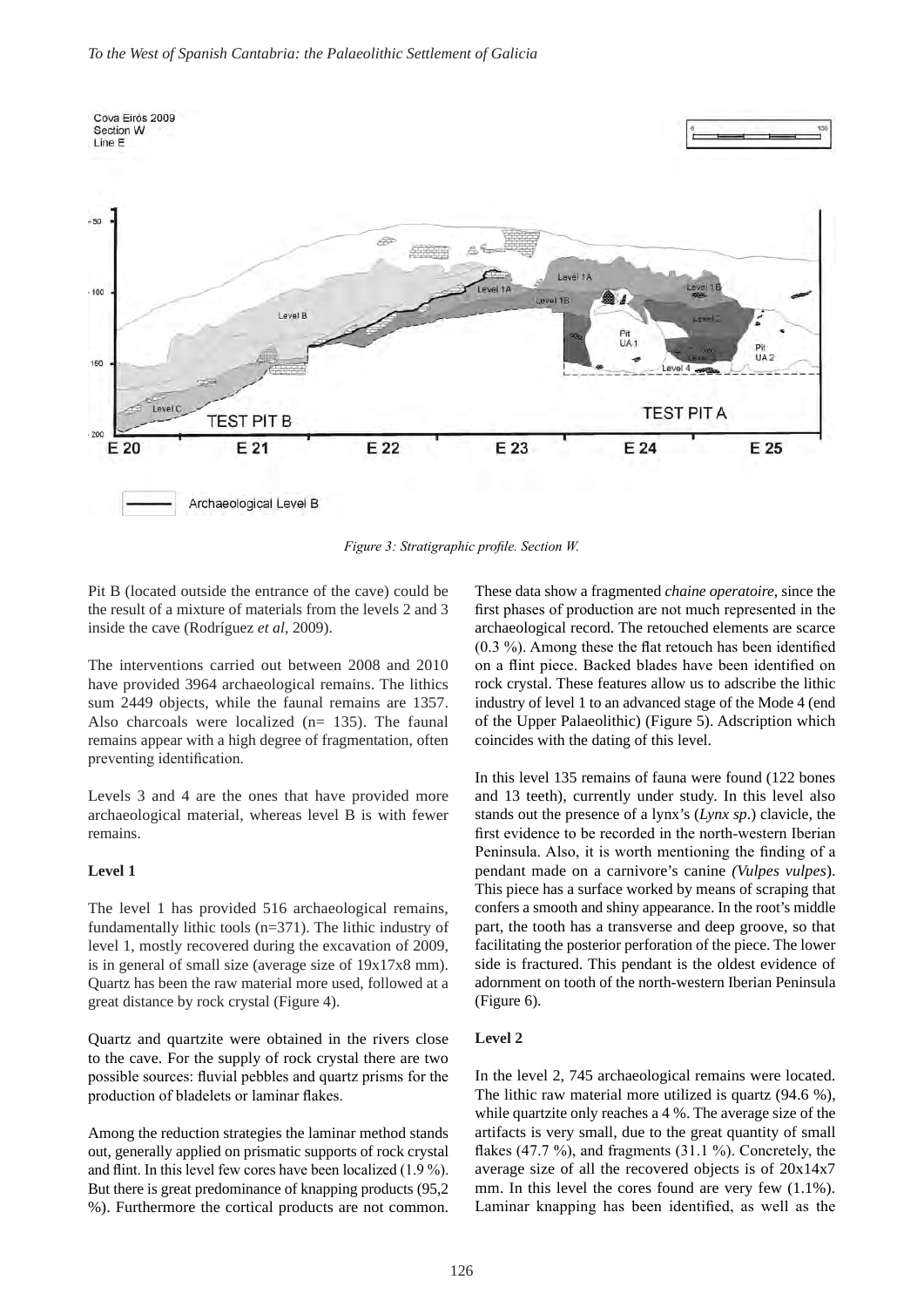

*Figure 4: Lithic raw material percentages at the different archaeological levels.*



*Figure 5: Lithic artifacts from Level 1 (1-7), B (8, 9).*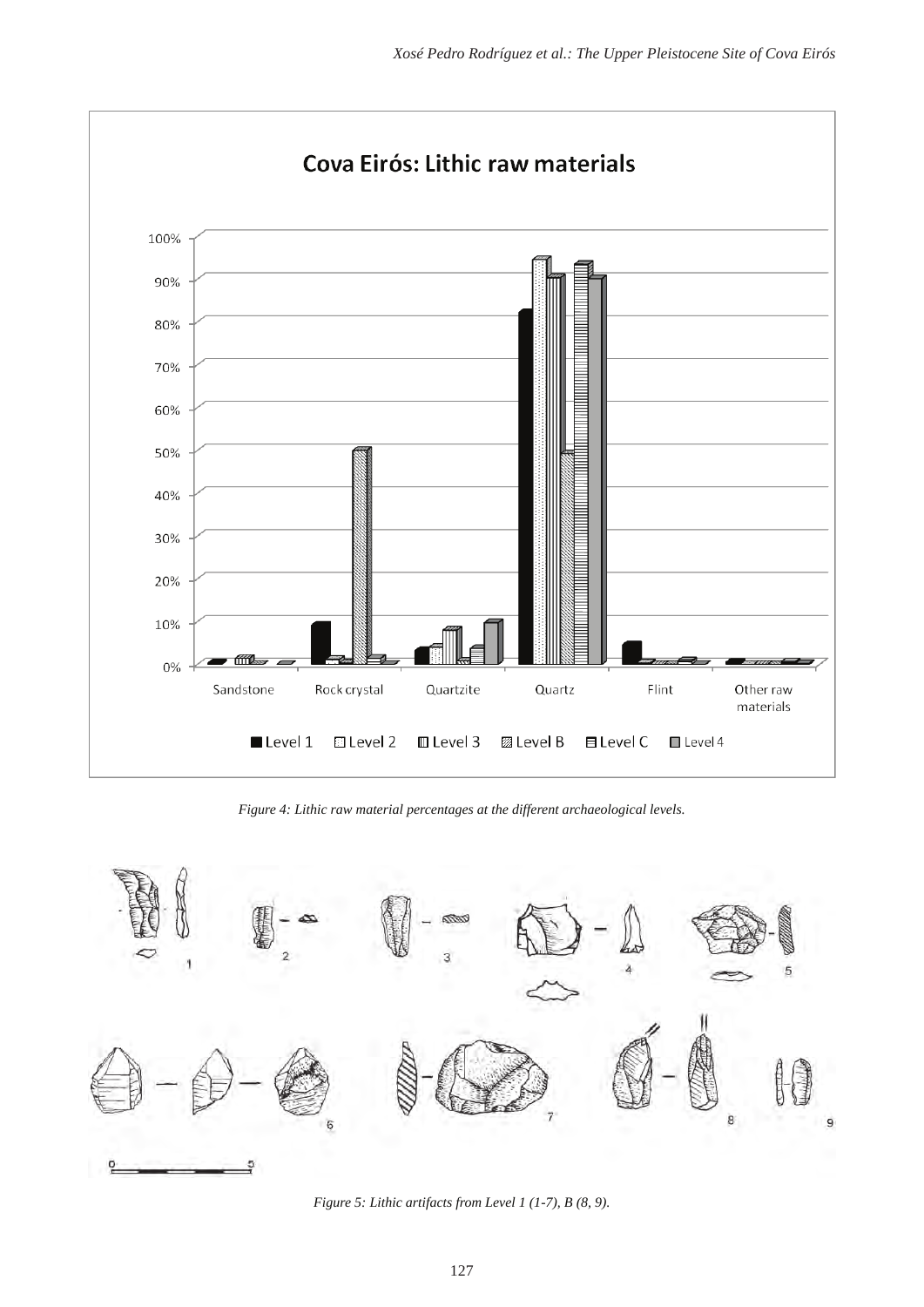

*Figure 6: Pendant made on a carnivore's canine (Vulpes vulpes) from Level 1.*

multipolar orthogonal core reduction. According to these data, in this level the *chaine operatoire* is fragmented also, due to the absence of the first phases of reduction. The retouched artifacts are very scarce in this level, standing out the finding of a burin. Although, from the typological point of view, this level has given few diagnostic elements, the technological characteristics of this assemblage and the radiocarbon dates allow us to adscribe it to the Upper Paleolithic (Mode 4) (Figure 7).

In this level 380 faunal remains were recovered, generally of small size and very fragmented. They include deer and roe deer (*Capreolus capreolus*), in addition to other small mammals and birds. Among the carnivores several pieces of the upper dentition of an individual of the genus *Canis* of large size stand out. Also a phalanx and a metapodial of small size that might belong to a wolf *(Canis lupus*) were localized. In the level 2 we also found brown bear phalanges (*Ursus arctos*), differentiated from the cave bear remains *(Ursus spelaeus*) from the paleontological deposit inside the cave and from this same level (11 remains). The remains of *Ursus spelaeus* could have come from inside the cavity (although they do not show transporting signs, perhaps because they were taken by other animals). Several pieces of decidual dentition of *Ursus spelaeus* could have been *in situ* at the entrance of the cave.

#### **Level 3**



In this level 1129 archaeological remains have been recovered, among these 702 lithic artifacts. In the level 3

*Figure 7: Lithic artifacts from Level 2 (1) and C (2-7).*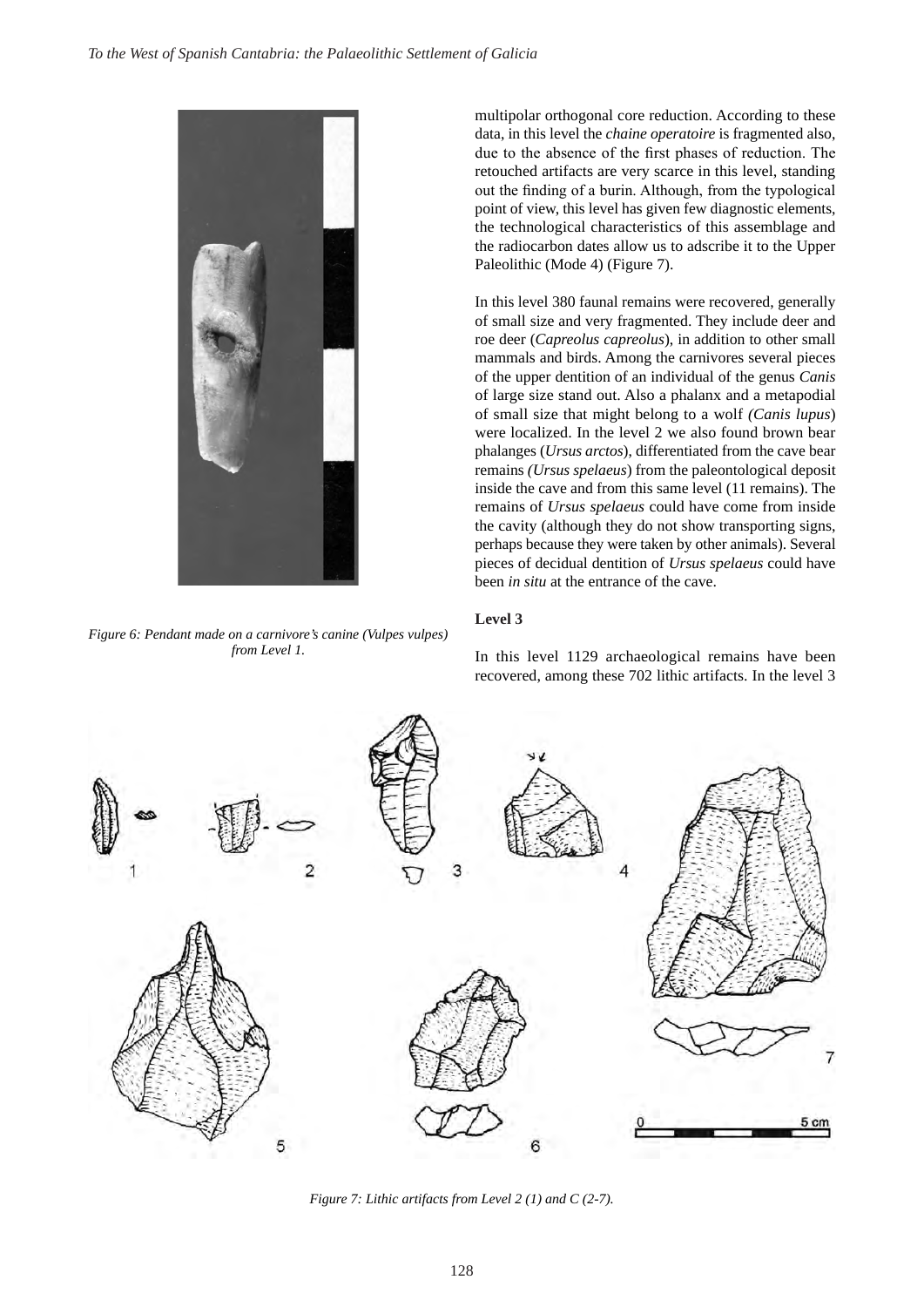

*Figure 8: Lithic artifacts from Level 3. Levallois and discoidal flakes on quartzite and quartz (1-5). Configurated tools on quartz (6-10).*

of Cova Eirós quartz is the raw material more utilized (90 %). However, the secondary presence of quartzite (with a 8 %) is a remarkable feature.

In this level the strategies of exploitation identified include the Levallois method, the discoidal method, and multipolar orthogonal knapping. Also Kombewa flakes have been recorded. Few cores were found, such as in the levels 1 and 2. However, the number of retouched pieces is higher than in other levels, reaching a percentage of 9.9%.

Among the retouched flakes sidescrapers and denticulates stand out, followed by end scrapers and becs. The *chaines operatoires* are fragmented, with a high presence of knapping products and a reduced percentage of hammerstones (1.8 %) and cores (0.9%). The dominant categories are flakes (49.5 %) and fragments (16.8 %). It is worth mentioning the high percentage of multi-faceted (24.4 %) and bi-faceted butts (16.3 %).

The features of this lithic assemblage assign it to the Mode 3, with predominance of the predetermined strategies, mostly on fine-grained quartzites (Figure 8). The importance of the Levallois products stands out, contrasting with the scarcity of discoidal products, normally linked to the lithic assemblages based on the exploitation of quartz, such us those identified in Monforte Basin (de Lombera *et al*, 2011, this volume).

The number of faunal remains located in this level is of 395.They have a high degree of fragmentation, making its taxonomic recognition difficult. Some fractures and attrition of the bones could be intentional, and many of them have cut marks on their surfaces, which point to the anthropic factor as the main agent of the accumulation (Figure 9). Three metapodial fragments of deer show evidence of anthropogenic activity, like notches, consequence of the fracturation to gain access to the marrow, as well as cut marks made with lithic tools.

In the Level 3 the most abundant species is the deer (*Cervus elaphus*), although remains of chamois and roe deer (*Capreolus capreolus*) have also been identified. The presence of a molar fragment of rhinoceros (Rhinocerotidae) suggests that some bone remains of a very large size could also belong to this family. Nevertheless, the degree of fragmentation of all of them does not allow being conclusive about the species.

Among the carnivores of the level 3 the most frequent species is the cave bear (*Ursus spelaeus*), represented principally by dental pieces, phalanges, hyoid bones and decidual teeth (neonate individuals).These remains, as in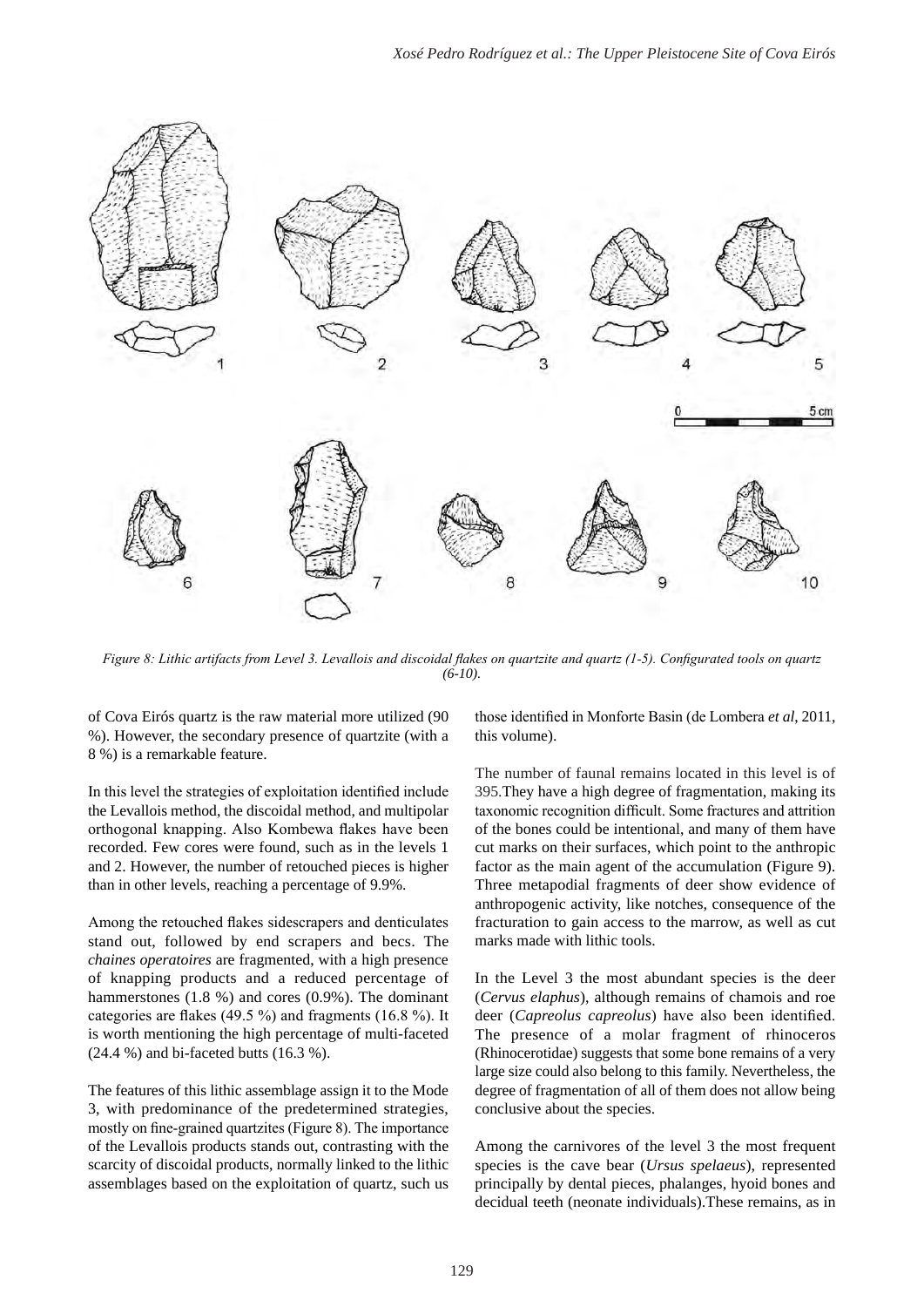

*Figure 9: Bones with anthropic evidences. a) Cutmarks. b) Notches and fractures.* 

the Level 2, could come from the deposit inside the cave, although they do not present indications of rounding. In this level canid remains also appear and judging from their size they would belong to wolf *(Canis lupus)*, and fox *(Vulpes vulpes*).

#### **Level 4**

During the excavations undertaken in 2010, a total of 955 archaeological remains have been recovered from the level 4. The study of these materials is currently under way. Most of the 566 lithic tools were made on quartz (90.1 %). The quartzite artifacts amount to a 9.7%. The preliminary data indicate that there is a predominance of knapping products. Flakes and fragmented flakes make up the 72.8%, while fragments are the 23.6%. Until now only a fragment of core has been found. In the same way, the retouched flakes are very scarce (1 %). We have also located hammerstones in this level (2.4 %), all of them made on quartzite. The average size of the objects is of 23 x 16 x 8mm. Among

the flakes there are 12% of bifaceted and multifaceted butts. The 89 % of the flakes does not have any relic of the cortex, while a 4.3% have their dorsal face completely cortical. As in other archaeological levels of Cova Eirós, not all the phases of the *chaine operatoire* are represented, standing out the scarce number of cores and of retouched flakes.

In this level 309 remains of fauna have been recorded. Among these, there are 295 bones and 14 teeth, most of them fragmented. Within the identified remains a horse's tooth stands out. The 4.2% of the fauna is burned (n=13). In this sense, it is worth mentioning the number of charcoals located in this level (n=80), higher than elsewhere.

#### **Level B**

In the level B, identified during the excavation of 2009, 131 archaeological remains were found. The greater part of the material is lithic industry ( $n= 128$ ). One of the main characteristics of this lithic assemblage is the similar percentages of rock crystal and quartz. In the rest of levels quartz clearly dominates as raw material; however in the level B rock crystal surpasses quartz slightly. Two strategies of knapping have been identified: reduction sequences on river pebbles of quartz and quartzite, using longitudinal and orthogonal strategies; on the other hand production of bladelets in rock crystal. Also bipolar flaking on quartz has been documented, although in a marginal way. Among the configurated tools there are distinctive Upper Paleolithic morphotypes: backed blades, backed points, a burin, a truncation, and sidescrapers have been identified, usually manufactured on rock crystal.

The stratigraphical position and the character of the lithic industry from this level place it on a final stage of the Upper Paleolithic, although this adscription is still pending confirmation. The faunal remains recovered in this level are very few (only two fragments of antler).

#### **Level C**

During the 2008 excavation, an archaeological level (level C) with lithic and bone materials was identified at test Pit B (Fábregas *et al.,* 2009). In all, 488 items were inventoried. The main raw material is quartz (93.4 %), followed by quartzite (3.7 %).

This lithic assemblage (n=349) shares with the level 2 a similar lithological variety, and certain technical and typological aspects. From the technical point of view, rock crystal flakes from the rejuvenation of percussion surfaces on prisms, and blade fragments have been identified. As to typology there are a burin in rock crystal and a borer. On the other hand, some elements can be considered characteristic of the level 3, like the presence of a specific type of finegrained quartzite, and Levallois and discoidal products. Therefore, the level C could be a disturbed level, formed by the removal of materials from levels 2 and 3.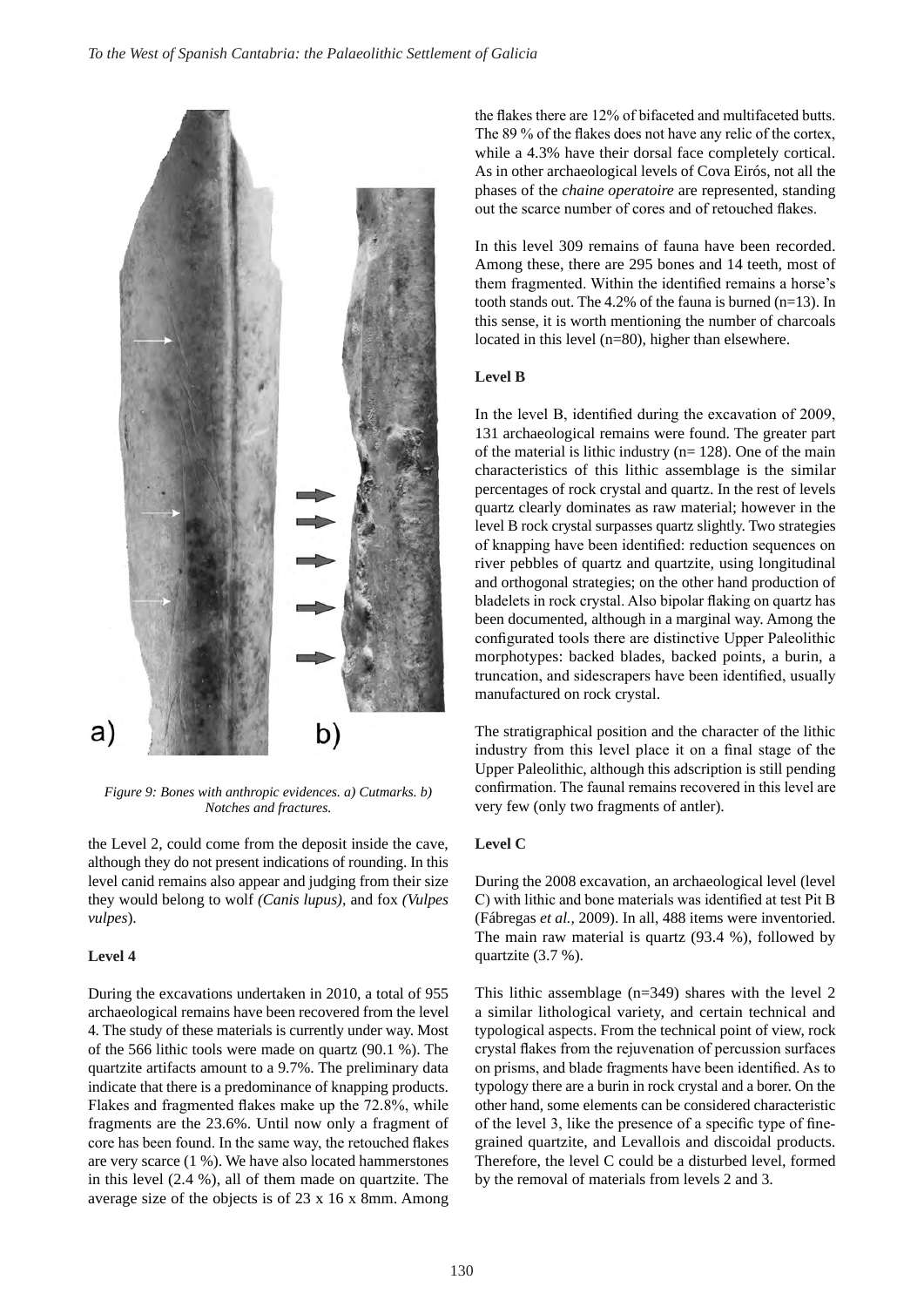Regarding the fauna (n=136) we observed a mixture of species and of stages of fossilization. This fact could reinforce the hypothesis that this level is the result of the removal of the strata located in the Pit A. Among the identified materials, the cervids and a large-size herbivore stand out. Also a bovine remain have been identified. Among the carnivores only *Ursus spelaeus* occurs.

#### **Conclusions**

Cova Eirós has provided until now archaeological material corresponding to 6 levels. The levels 3 and 4 are those containing higher densities of material.

From the point of view of the lithic technology, quartz is the commonest raw material in all levels, with the exception of the level B. In the latter rock crystal and quartz have similar percentages. Quartz stands out mostly in levels 2 and C, with percentages over the 93%. Quartzite has been used all around, but mostly in levels 3 (8%) and 4 (9.7%). Rock crystal is the raw material more utilized in the level B and ranks the second in level 1. The rest of raw materials (among them flint) have low percentages. Quartz is of local origin, while the fine-grained quartzite (fluvial pebbles), rock crystal and flint are allochthonous and their sources have not yet been identified.

The character of the lithic technology and the absolute dates indicate that levels 1, 2 and B correspond to the Upper Paleolithic. The levels 1 and B could belong to an advanced stage of the Upper Paleolithic, because they have some differences with the level 2, which would belong to the beginning of the Upper Paleolithic. From the point of view of the raw materials, these differences consist on a greater utilization of flint and rock crystal, at the expense of quartz and quartzite. Relating to the techno-typology, the presence of bladelets and backed points in the levels 1 and B stands out, as well as the existence of portable art. These traits could set these levels in the later part of the Upper Paleolithic, similar or, perhaps, earlier than the cave of Valdavara (Becerrea, Lugo), and the deposits of the Xistral mountains (Lugo) (López, 2003; Ramil and Ramil, 1996; Vaquero *et al*, 2009). If these hypotheses are confirmed, the sedimentary hiatus between levels 1 and 2 would match the archaeological vacuum in the north-western of the Iberian Peninsula between circa 30,000 and 15,000 years ago. This period coincides with the advance of the glaciers in the Eastern mountains, and with the climatic deterioration in the interior of Galicia. On the other hand, if the radiocarbon gives earlier dates, level 1 could be the first evidence of human occupation during the Last Glacial Maximun.

The lithic technology of the levels 3 and 4 has some features that place these occupations in the Middle Paleolithic, with Levallois and discoid flaking (among other reduction strategies) and a raw material management similar to those Middle Palaeolithic sites discovered in NW Iberia (vg. A Piteira), where Levallois and discoidal method are applied on fine-grained quartzite and good quality quartz, while the unipolar and orthogonal strategies are applied on quartz of medium quality.

As to the fauna, a remarkable aspect of the sequence at Cova Eirós is the decrease of bear and carnivores in the upper levels. Thus, carnivores are more numerous in levels 2, 3 and 4, while in level 1 there are very few remains. This trend has been recorded at other sites of the Cantabrian region where the number of carnivores is higher in the occupations of the Middle and Early Upper Paleolithic, while towards the end of the Upper Paleolithic their presence drops (Yravedra, 2002). Furthermore, the high number of bear remains from levels 2 and 3 (especially deciduous teeth), could be explained by the alternate use of the cavity by humans and cave bears.

Summing up, the data obtained thus far through the excavation of Cova Eirós have raised the site to the rank of the most comprehensive deposit for the Upper Pleistocene in NW Iberia.

#### **Acknowledgments**

The archaeological dig and research in Cova Eirós were done with the founding of the Spanish "Ministerio de Ciencia e Innovación" (research projects HUM2007-63662 and HAR2010-21786/HIST), and from the "Concello de Triacastela". ALH has been supported by a pre-doctoral grant from Cátedra Atapuerca Foundation.

#### **References**

- Fábregas, R., Alonso, S., Ameijenda, A., Grandal D'anglade, A., Lazuén, T., De Lombera, A., Pérez, A., Pérez, M., Rodríguez, X. P., Rodríguez, C., Serna, R., Terradillos, M., and Vaquero, M. 2009. Novos resultados das intervencións arqueolóxicas no sur lucense. Os xacementos paleolíticos da Depresión de Monforte de Lemos (Monforte de Lemos), Cova Eirós (Triacastela) e Valdavara (Becerreá), *Gallaecia* 28, 9-32.
- Fábregas Valcarce, R.; Alonso Fernández, S.; Ameijenda Iglesias, A; Grandal d´Anglade, A.; Lazuén Fernández, T.; de Lombera Hermida, A.; Pérez Alberti, A.; Pérez Rama, M.; Rodríguez Álvarez, X. P.; Serna González, M.R. and M. Vaquero Rodríguez. 2010. Completando o mapa. Novas datacións absolutas para o Paleolítico e Mesolítico do interior galego. *Gallaecia* 29, 5 -28.
- Grandal-D'Anglade, A. 1993. *El Oso de las Cavernas en Galicia: el yacimiento de Cova Eirós*. Serie Nova Terra, 8. A Coruña, O Castro, 285 págs.
- Grandal-D'Anglade, A. and Vidal Romaní, J. R. 1997. A population study on the Cave Bear (Ursus spelaeus Ros.- Hein.) from Cova Eirós (Triacastela, Galicia, Spain)", *Geobios* 30-5, 723-731.
- de Lombera Hermida, A., Rodríguez, X. P., Fábregas Valcarce R. and Lazuén Fernández, T. 2011. The Paleolithic settlement of the Monforte Basin, in A. de Lombera Hermida and R. Fábregas Valcarce (Eds.), *To the West of Spanish Cantabria: the Palaeolithic*